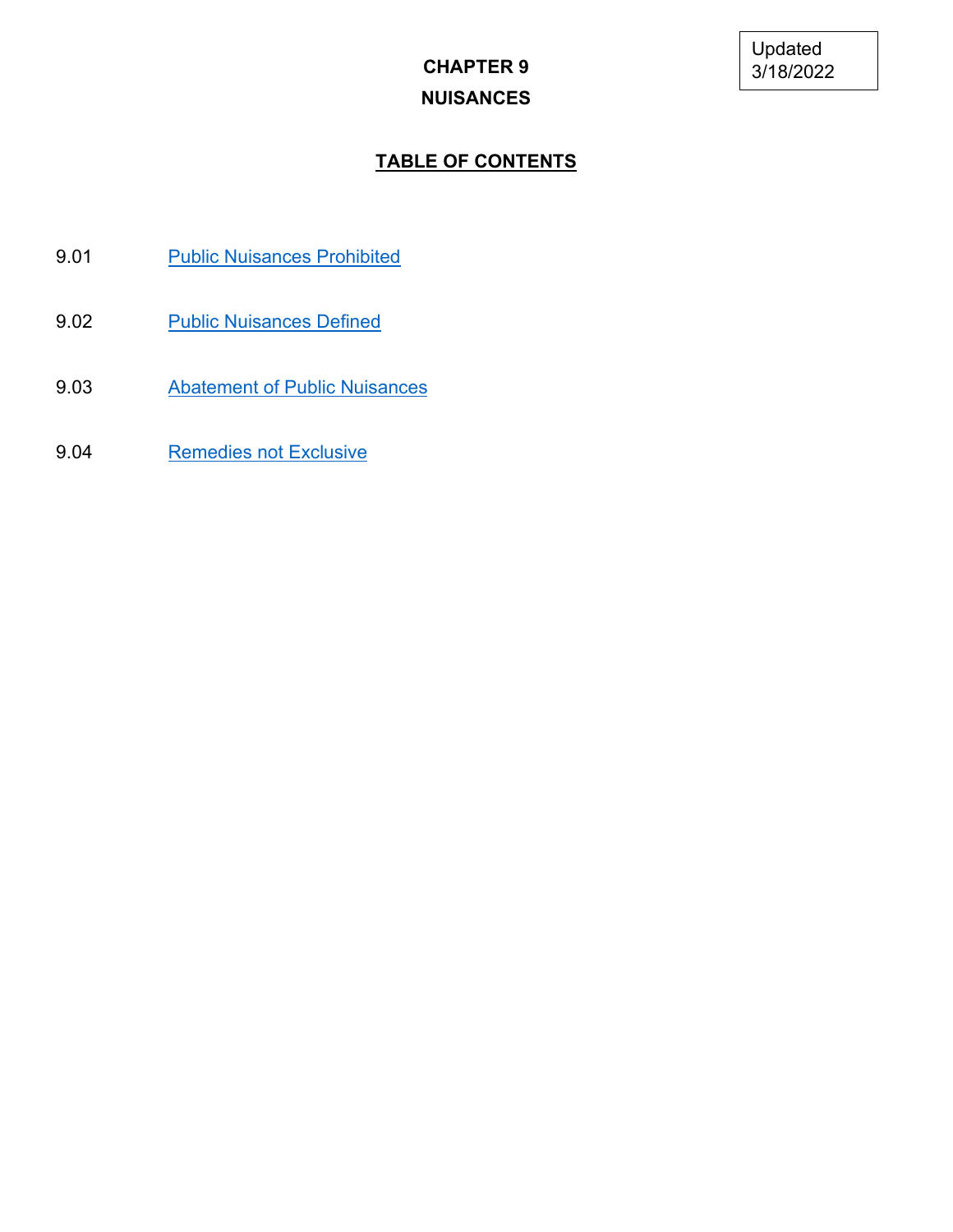<span id="page-1-0"></span>**9.01 Public Nuisances Prohibited**: No person shall erect, contrive, cause, continue, maintain or permit to exist any public nuisance within the Village. Citations or complaints for violations of this section may be issued by the Village Administrator, Building Inspector, Fire Chief, or Director of Public Works.

## <span id="page-1-1"></span>**9.02 Public Nuisances Defined:**

- A. **Generally**, A public nuisance means a thing, act, occupation, condition or use of property which shall continue for such length of time as to:
	- 1. Substantially annoy, injure, or endanger the comfort, health, repose or safety of the public;
	- 2. In any way render the public insecure in life or in the use of property;
	- 3. Greatly offend the public morals or decency;
	- 4. Unlawfully and substantially interfere with, obstruct or tend to obstruct or render dangerous for passage any street, alley, highway, navigable body of water or other public way or the use of public property.
- B. **Public Nuisances Affecting Health**. The following acts, omissions, places, conditions and things are hereby specifically declared to be public health nuisances, but shall not be construed to exclude other health nuisances coming within the definition of subsection (a) of this section.
	- 1. All decayed, harmfully adulterated or unwholesome food or drink sold or offered for sale to the public.
	- 2. Carcasses of animals, birds or fowl not intended for human consumption or food, which are not buried or otherwise disposed of in a sanitary manner within 24 hours after death.
	- 3. Accumulations of decayed animal or vegetable matter, trash, rubbish, rotting lumber, bedding, packing material, scrap metal or any material whatsoever in which flies, mosquitoes, disease-carrying insects, rats or other vermin breed.
	- 4. All stagnant water in which mosquitoes, flies or other insects can multiply.
	- 5. Garbage cans, which are not fly tight.
	- 6. All noxious weeds and other rank growth of vegetation.
	- 7. All domestic animals running at large.
	- 8. The pollution of any public well or cistern, stream, lake, canal or other body of water by sewage, creamery or industrial wastes or other substances.
	- 9. Any use of property, substances or things within the Village emitting or causing any foul, offensive, noisome, nauseous, noxious or disagreeable odors, gases, effluvia or stenches extremely repulsive to the physical senses of ordinary persons, which annoy, discomfort, injure or inconvenience the health of any appreciable number of persons within the Village.
	- 10.All abandoned wells not securely covered or secured from public use.
	- 11.Any use of property, which shall cause any nauseous or unwholesome liquid or substance to flow into or upon any street, gutter, alley, sidewalk or public place within the Village.
- C. **Public Nuisances Offending Morals and Decency**. The following acts, omissions, places, conditions, and things are hereby specifically declared to be public nuisances offending public morals and decency, but such enumeration shall not be construed to exclude other nuisances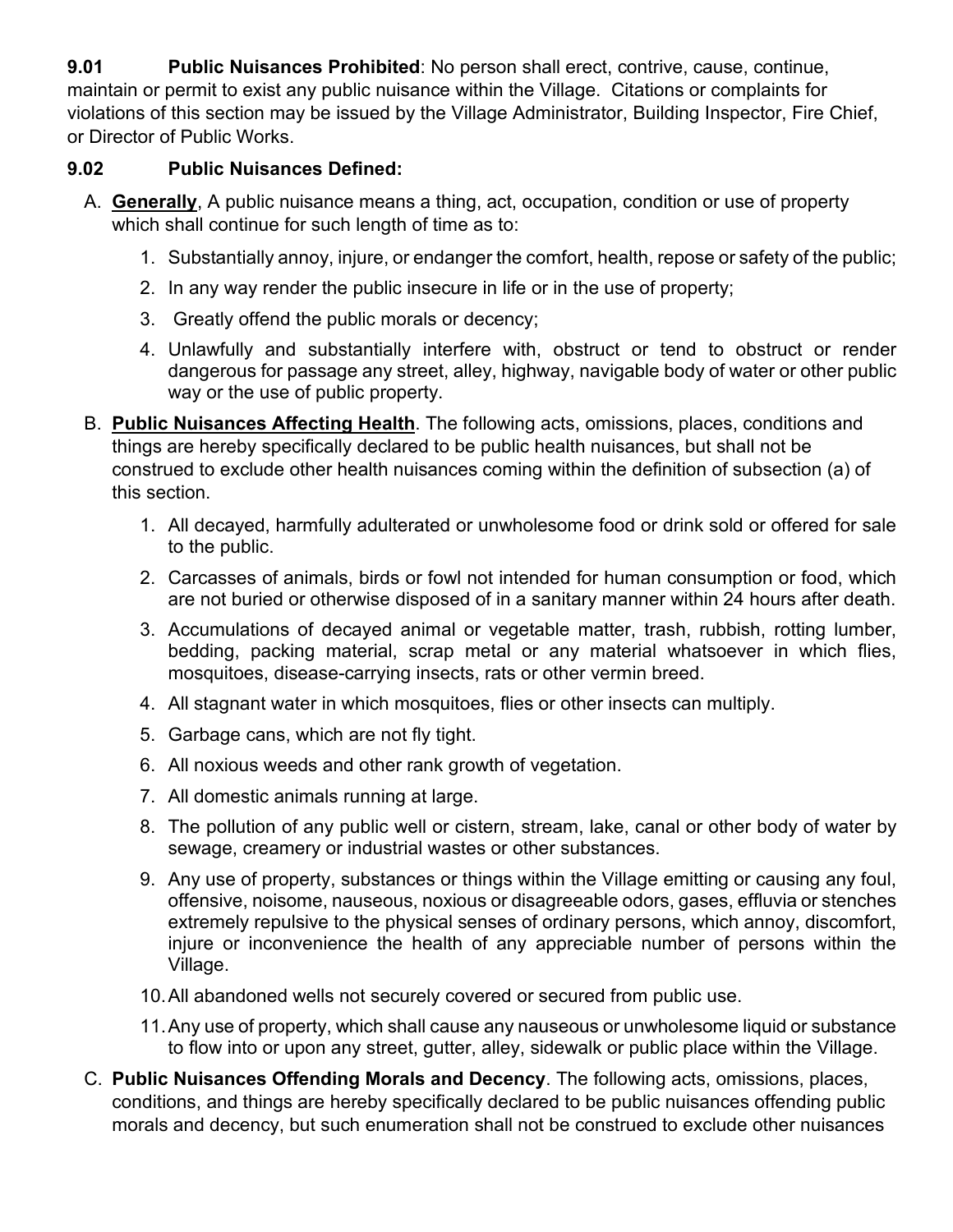offending public morals and decency coming within the definition of subsection (A) of this section:

- 1. All disorderly houses, bawdy houses, houses of ill fame, gambling houses and buildings or structures kept or resorted to for the purpose of prostitution, promiscuous sexual intercourse or gambling.
- 2. All places where intoxicating liquor or fermented malt beverages are sold, possessed, stored, brewed, bottled, manufactured or rectified without a permit or license as provided for by ordinance.
- 3. Any place or premises within the Village where ordinances or laws relating to public health, safety, peace, morals or welfare are openly, continuously, repeatedly and intentionally violated.
- 4. Any place or premises resorted to for the purpose of drinking intoxicating liquor or fermented malt beverages in violation of law or ordinance.
- D. **Public Nuisances Affecting Peace and Safety**. The following acts, omissions, places, conditions and things are hereby declared to be public nuisances affecting peace and safety, but such enumeration shall not be construed to exclude other nuisances affecting public peace or safety coming within the provisions of subsection (A) of this section:
	- 1. All signs and billboards, awnings and other similar structures over or near streets, sidewalks, public grounds or places frequented by the public, so situated or constructed as to endanger public safety.
	- 2. All unauthorized signs, signals, markings, or devices placed or maintained upon or in view of any public highway which purport to be or may be mistaken as an official traffic control device or which because of its color, location, brilliance or manner of operation interferes with the effectiveness of any such device, sign or signal.
	- 3. All trees, hedges, billboards or other obstructions, which prevent persons driving vehicles on public streets, alleys or highways from obtaining a clear view of traffic when approaching an intersection or pedestrian crosswalk.
	- 4. All limbs of trees, which project over and are less than 14' feet above any public sidewalk, street or other public place.
	- 5. All trees which are a menace to public safety or are the cause of substantial annoyance to the general public or the property of the general public including specifically any tree infected with a disease that may be transmitted to other trees such as, without limitation by enumeration, Emerald Ash Borer infection, Oak Wilt or Dutch Elm disease.
	- 6. All use or display of fireworks except as provided by law.
	- 7. All buildings or structures so old, dilapidated or out of repair as to be dangerous, unsafe, unsanitary or otherwise unfit for human occupancy.
	- 8. All wires over streets, alleys or public grounds, which are, strung less than 15 feet above the surface thereof.
	- 9. The keeping or harboring of any animal or fowl which by frequent or habitual howling, yelping, barking, crowing or making of other noises shall greatly annoy or disturb a neighborhood or any considerable number of persons within the Village.
	- 10.All obstructions of streets, alleys, sidewalks or crosswalks and all excavations in or under the streets, alleys, sidewalks or crosswalks, except as permitted by ordinances or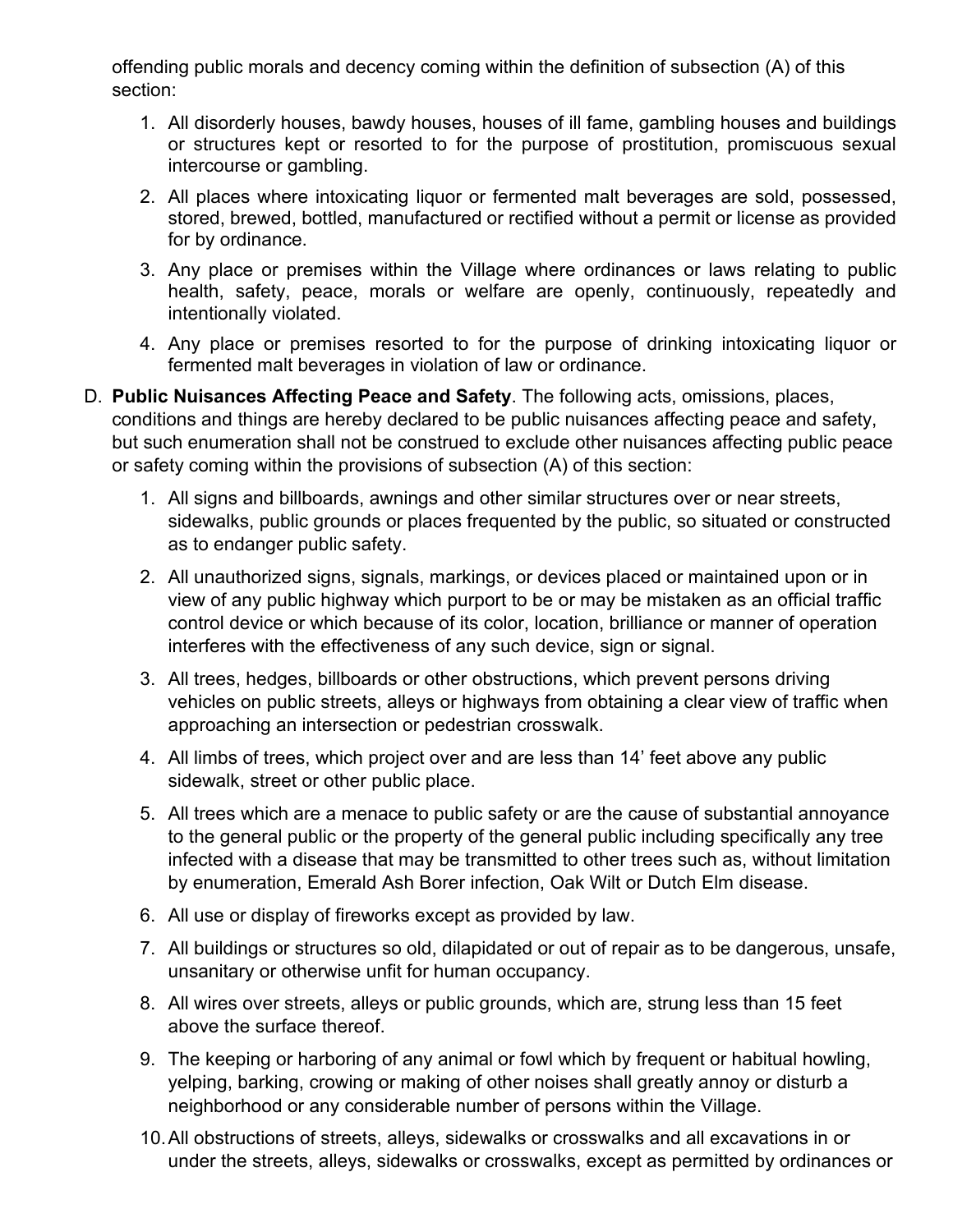public works project or which, whether or not made in accordance with ordinances, are kept or maintained for unreasonable or illegal length of time after the purpose thereof has been accomplished or do not conform to the permit.

- 11.All open and unguarded pits, wells, excavations or unused basements accessible from any public street, alleys or sidewalk.
- 12.All abandoned refrigerators or ice- boxes.
- 13.Any unauthorized or unlawful use of property abutting on a public street, alley or sidewalk which causes large crowds of people to gather, obstructing traffic and free use of the streets or sidewalks.
- 14.Repeated or continuous violations of ordinance or law relating to the storage of flammable liquids.
- 15. All snow and ice on the sidewalk not removed or sprinkled with a material, which accelerates melting or prevents slipping with the exception of those public sidewalks that may be closed seasonally by the public works department and deemed unsafe for travel.
- 16.All property use that involves the out-side storage, dismantling, sorting or baling of junk within the Village.
- 17.Any motor vehicle not in working order or that lacks current legal registration which is stored outside.

## <span id="page-3-0"></span>**9.03 Abatement of Public Nuisances.**

A**. Inspection of premises.** Whenever the village receives a complaint that a public nuisance exists, the Village Administrator shall be notified. The Administrator shall contact the appropriate Village or County official to address the type of nuisance complaint. The Village Administrator with the assistance of the appropriate officer shall immediately inspect or cause to be inspected the premises upon which the nuisance is said to exist and shall make a written report of such condition. Whenever practicable, the Administrator or inspecting officer shall cause photographs or other evidence to be made of the premises and shall maintain a file containing such written report and photographs.

#### B**. Summary abatement.**

- 1. Notice to owner. If the Administrator or inspecting officer determines that a public nuisance exists on private property and that there is a great and immediate danger to the public health, safety, peace, morals, decency, comfort or repose, such officer may request the chief of police to serve notice on the owner or, if the owner cannot be found, on the occupant or person causing or permitting or maintaining such nuisance and shall also post a copy of the notice on the premises. Such notice shall direct the owner, occupant or person causing, permitting or maintaining such nuisance to abate or remove such nuisance within a set period of time, not less than 24 hours and shall state that unless such nuisance is so abated, the village will cause the nuisance to be abated and will charge the cost of abatement against the owner, occupant or person causing, permitting or maintaining the nuisance in the manner otherwise provided in this section.
- 2. Abatement by Village. If the nuisance is not abated within the time provided, or if the owner, occupant or person causing the nuisance cannot be found, the Village Administrator with the assistance of the appropriate officer, shall cause the abatement or removal of such nuisance.
- C**. Abatement by court action**. If the inspecting officer shall determine that a public nuisance exists